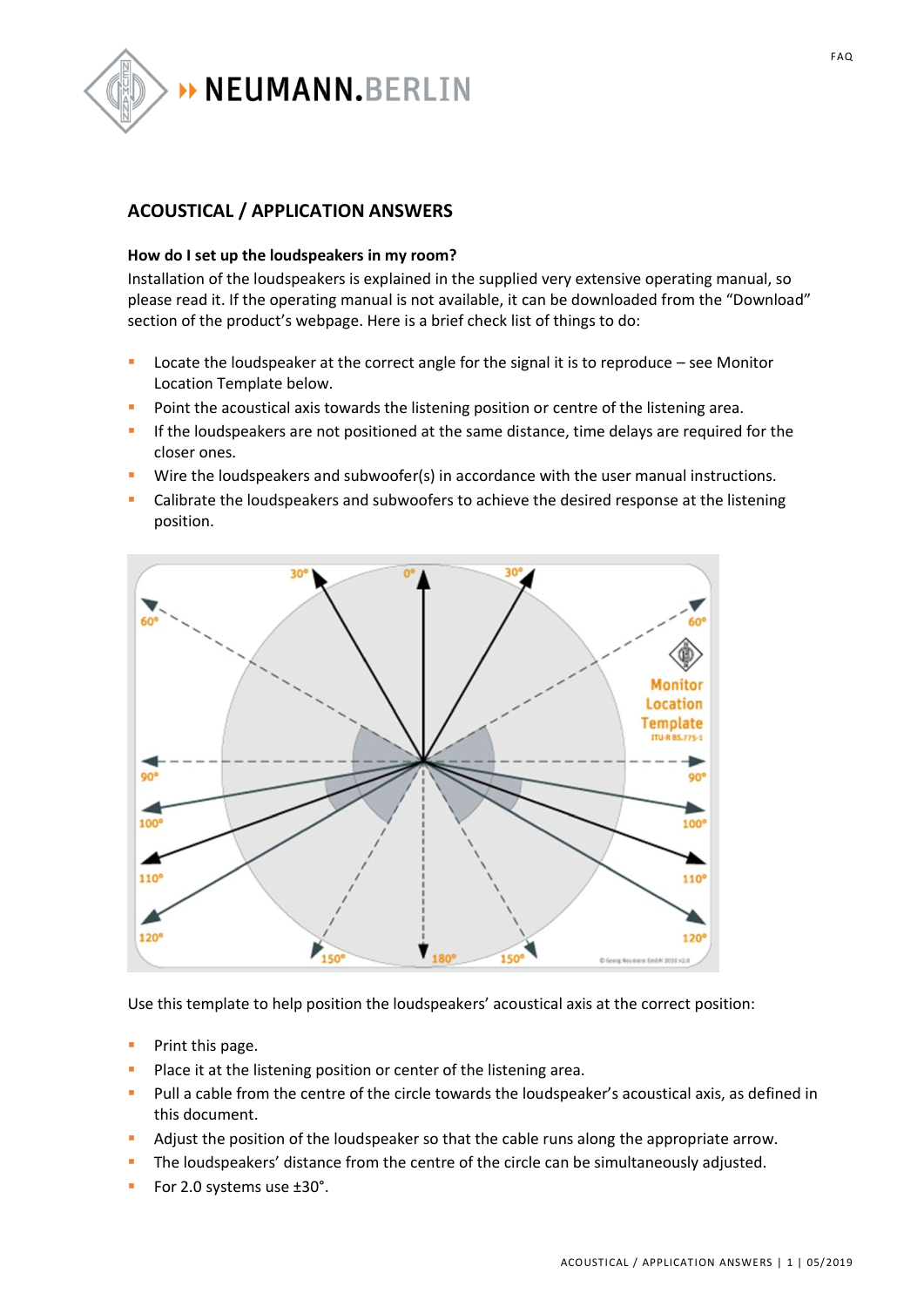

- For 5.1 systems use  $\pm 30^{\circ}$ , 0°, and  $\pm 110^{\circ}$
- For 6.1 systems use ±30°, 0°, ±110°, and 180°
- For 7.1 systems use  $\pm 30^\circ$ , 0°,  $\pm 90^\circ$ , and  $\pm 120^\circ$  or  $\pm 150^\circ$ .

## **What is the target response of a loudspeaker at the listening position?**

## **Professional Monitoring**

A studio monitoring system should, at the listening position, acoustically exactly reproduce the electrical input signal. This leads to the target definition that is a flat frequency response. This means that the magnitude of the frequency response should be flat and that the phase of the frequency response should be linear.

When looking at systems used to reproduce the program material, the responses are generally not flat. Usually this then leads to a long discussion about "translation". To short-circuit this discussion, take a sample of reproduction system responses (home hi-fi, car audio systems, small radios, personal audio devices, distributed audio systems, PA systems, etc.) and average them together. The result will be a flat magnitude response. So a single "reference" listening system, for example a car audio system, is not a safe reference.

The monitors are designed to have the flattest magnitude response and the most linear phase response possible. The response changes in an often predictable way when the loudspeaker is placed into a non-anechoic space, for example the bass boost due to the acoustical loading from a wall. The acoustical controls ("Bass" and subwoofer level) can then be used to get back to a flat response at listening position.

There some cases where a non-flat response is required or even desirable…

## **Movie Industry X Curves**

X Curves in movie mix rooms to simulate the response typically seen in movie theatres (ANSI/SMPTE 202M-1991 and ANSI/SMPTE 222M-1994). This response rolls off at high frequencies due to the perforated screen positioned in front of the loudspeakers, the long listening distances, and the multiple off-axis listening positions. There are two types of X Curve:

- **X Curve for a small room** (<150 cubic meters or 5300 cubic feet) has a flat response up to 2 kHz and then a 1.5 dB/oct. roll-off above 2 kHz. The tolerance is +/–3 dB with some additional tolerance at the frequency extremes.
- **X Curve for a large room** (>150 cubic meters or 5300 cubic feet) is flat from 63 Hz to 2 kHz and then rolls-off at 3 dB/oct. above 2 kHz. Above 10 kHz there is a steeper 6dB/oct. roll-off. Additionally, below 63 Hz there is a 3 dB/oct. roll-on. The tolerance is +/–3 dB with some additional tolerance at the frequency extremes.

Note that the X Curve should not be used for mixing material to be placed onto DVDs for domestic consumption. A monitoring system with a flat response system should be used for reasons given above.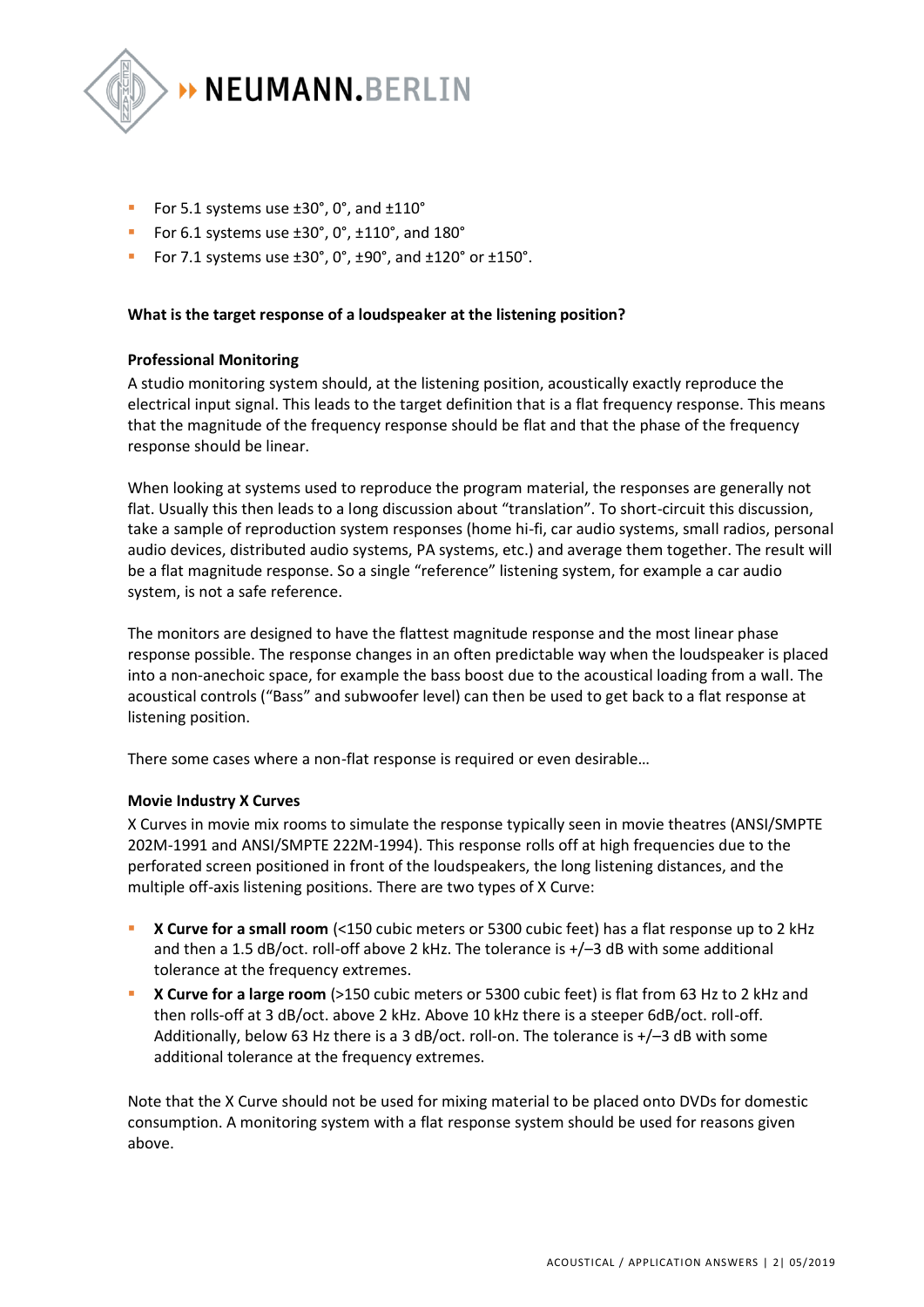

## **Listening for Pleasure**

When listening for pleasure, some cosmetic changes to the sound are often required. Every detail in the high frequency is not necessarily desirable, for example the sound of shuffling papers in news broadcasts. Conversely more low-frequency energy can create more impact in movies. This is a subjective area, however as a general guideline, try to avoid more than 3 dB of change away from a flat response.

A good room designer can help you with this.

## **How often should I calibrate the loudspeakers?**

There are two types of calibration:

- **Production Calibration** this only needs to be performed if the electronics or one of the drivers is replaced during servicing. This process can only be performed by suitably equipped service centers.
- **In-situ Calibration** this only needs to be performed if something changes in the listening room, for example, the loudspeakers are moved, the listening position is moved, or there is a change in the room acoustics.

## **How do I set the acoustical controls on the loudspeaker?**

There are three ways to find the best combination of acoustical control settings on a loudspeaker or subwoofer:

- **Listening** Listen to program material and adjust the acoustical controls until the loudspeaker reproduces the material correctly. This method is unreliable, time consuming, and affected by the listener's preconceived ideas.
- Advice The operating manual gives recommended acoustical control settings for the most commonly encountered acoustical conditions. They are a good starting point but not always the best setting for a particular installation, so some experimentation is still required.
- **Measurement** This is the best method for setting the acoustical controls, unfortunately not everyone has a calibrated acoustical measurement system and/or the knowledge to use one. Contact your local distributor to see whether they can help you with calibrating your loudspeaker system.

A good room designer can help you with this.

#### **I can hear a strange pressure difference between my ears?**

The left and right loudspeakers are possibly wired out of phase. If this is the case there is probably a lack of bass too. Check the cabling polarity and the source for any phase inversions. Also use different program material to ensure that the sound is not some special effect used in the production stages. Additionally ensure that the distance to both loudspeakers is the same and that any distance difference is compensated with an appropriate time delay. The formula for this is: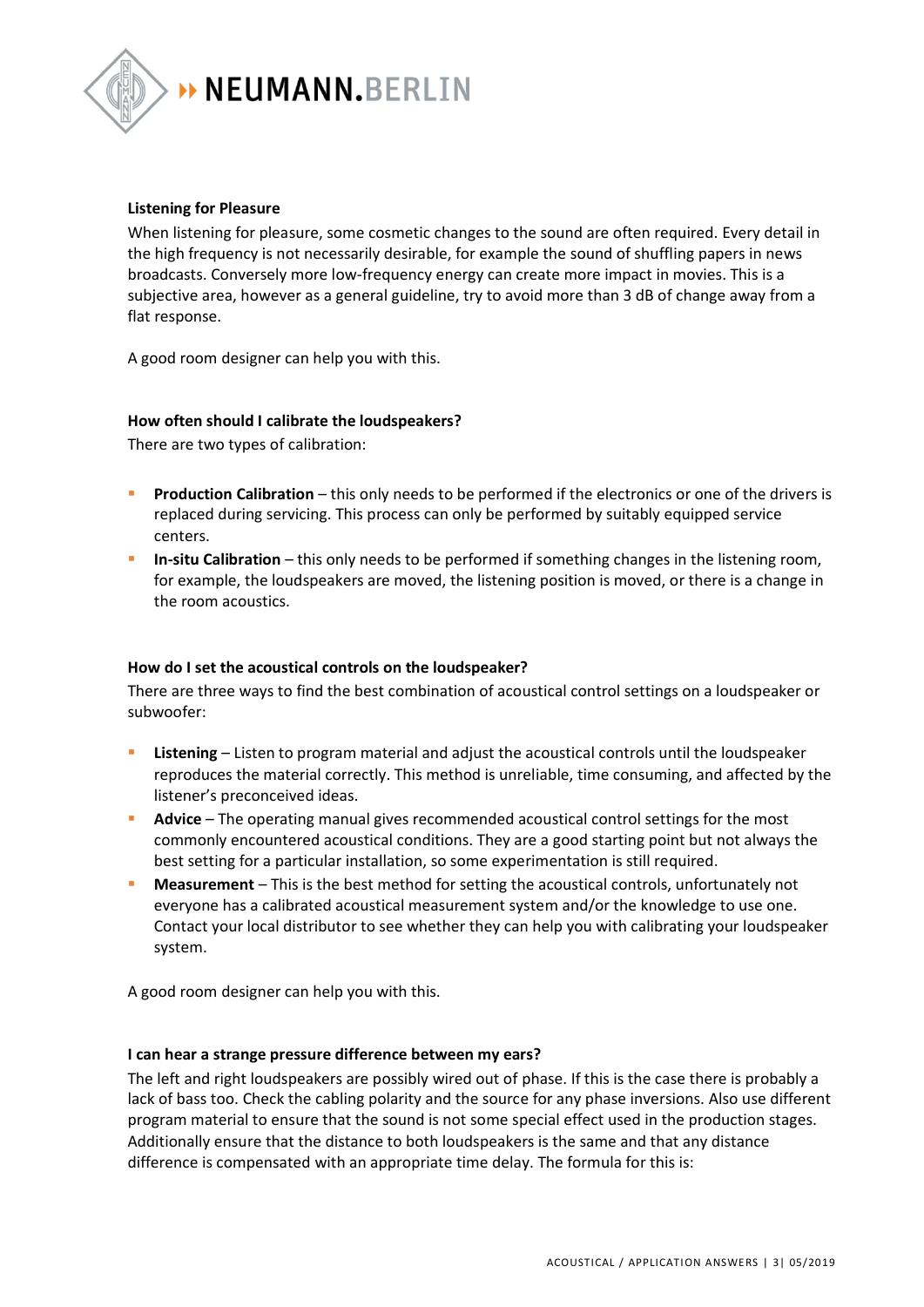

 $t_{delay} = (d_{loudspeaker1} - d_{loudspeaker2}) / c$ 

Where:

- $t_{\text{delay}}$  is the time delay in seconds required to compensate for the shorter listening distance of that loudspeaker
- $d_{\text{Joudspeaker1}}$  is the distance of the loudspeaker furthest from the listening position
- $d_{\text{loudspeaker2}}$  is the distance of the loudspeaker nearest to the listening position that needs to be delayed
- $c$  is the speed of sound in air at 20°C = 344 m/s, or use 1120 ft/s if the measured distances are in feet, or 13440 in/s if the measured distances are in inches.

## **Example**:

The left channel loudspeaker is located 2.3 m from the listening position and the right at loudspeaker 2.1 m. The required time delay for the right loudspeaker is:  $t_{\text{delay}}$  = (2.3 – 2.1) / 344 = 5.81 x 10<sup>-4</sup> s = 0.581 ms

Time delays are often not available on the monitor outputs of mixing consoles or have a coarse resolution in the case of home theatre decoders.

To overcome these issues we have started to build in time delays to the D versions of products.

## **How do I improve the imaging in my listening room?**

When a loudspeaker is placed some distance from a reflective surface a cancellation is possible. The longer the distance, the lower the frequency of the cancellation. The more solid the surface is and the closer the loudspeaker is to the surface, the stronger the reflection and the deeper the cancellation. If the reflections have different distances the response at the listening position will not be the same from both loudspeakers as the cancellations will occur at different frequencies. At each frequency the image will move towards the stronger sound, i.e. away from the weaker cancellation. The result is a blurring or spreading of the image. Another source of differences in the response at the listening position is acoustical loading which may be different for different loudspeakers in a pair. Again, the image will move towards the higher level (uncorrected loading) frequency.

To achieve good imaging one should start with well-matched loudspeakers. Next, follow this frequency-related guide for good imaging:

- Poor bass imaging comes from an unsymmetrical room, so ensure that the room and loudspeakers' positioning in the room is symmetrical.
- **•** Poor mid-range imaging comes from objects in the room, so all furniture, equipment, and racking should be symmetrically placed in the room.
- Poor treble imaging comes poor angling of the loudspeakers, so point all loudspeakers at the listening position.
- Poor imaging can also come from loudspeakers positioned at different heights.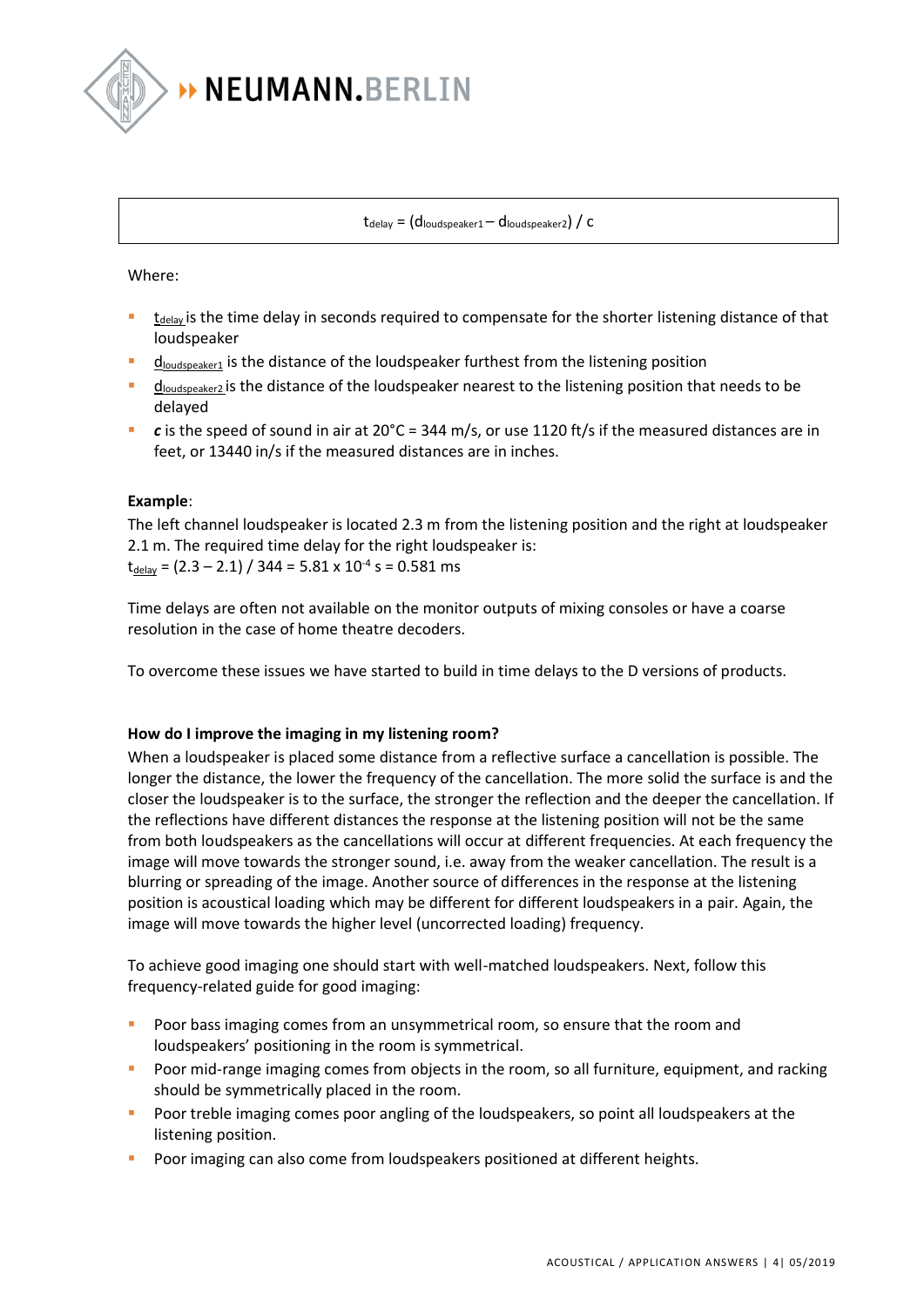

Finally, the acoustical controls should be set to achieve the same response from both loudspeakers when measured at the listening position. In a symmetrical room the acoustical controls should be set to the same values for a left/right pair so that the phase response is also matched.

A good room designer can help you with this.

## **I have too much bass from my loudspeakers / My mixes are bass light**

When a loudspeaker is placed near a large solid surface the sound pressure increases. This increase is called acoustical loading and has a first-order characteristic. The size of the object defines what frequency range is affected. For a wall, the bass response below a certain frequency is increased (shelf shape). The corner frequency of this loading depends upon the size of the bass driver and the cabinet: a smaller cabinet results in a higher corner frequency. For a mixing console, the loading will occur over a narrow frequency band, typically in the range 100-300 Hz (PEQ shape) depending on the size of the mixing console. The solidity of the wall or the console and the distance of the loudspeaker from them define how much boost is seen. The acoustical controls for wall and console loading are "bass" and "low-mid" respectively. Uncorrected acoustical loading results in a colored sound quality, auditory masking, and mixes with the bass mixed out.

The same is true of subwoofers, except that the entire passband level is increased. They do not have a shape to their loading due to their limited bandwidth. The solution here is simply to reduce the level of the subwoofer using the level control(s). Typically 4–6 dB is required when a subwoofer is placed next to the front wall. Additional attenuation will be required, together with some use of the "lowcut" control, when a subwoofer is placed in a corner.

Another source of excessive bass is a strong resonance(s). Typically they come from parallel walls, parallel floor-ceiling, a lack of acoustical damping in the room, undamped cavities, and/or undamped air conditioning ducts. These should be traced and treated acoustically. A good room designer can help you with this.

## **I have too little bass from my loudspeakers / My mixes are bass heavy**

When a loudspeaker is placed some distance from a reflective surface a cancellation is possible. The longer the distance, the lower the frequency of the cancellation. The more solid the surface is and the closer the loudspeaker is to the surface, the stronger the reflection and the deeper the cancellation. A lack of bass in the monitoring system will result in an increase in bass in the mix to compensate. Cancellations cannot be equalized out so the source of the reflection should be traced and the surface acoustically treated (absorption or diffusion added to reduce the level of the reflected sound at the listening position), angled (to redirect the reflection away from the listening position), or removed completely. Low-frequency cancellations (below 150 Hz) are caused by large reflecting surfaces some distance from the loudspeaker, such as walls. Low-mid (150-500 Hz) cancellations are caused by the second and higher "teeth" of the comb filter resulting from lower frequency cancellations. So tackling the low-frequency first-order "tooth" first will improve the low-mid frequencies too. A good room designer can help you with this.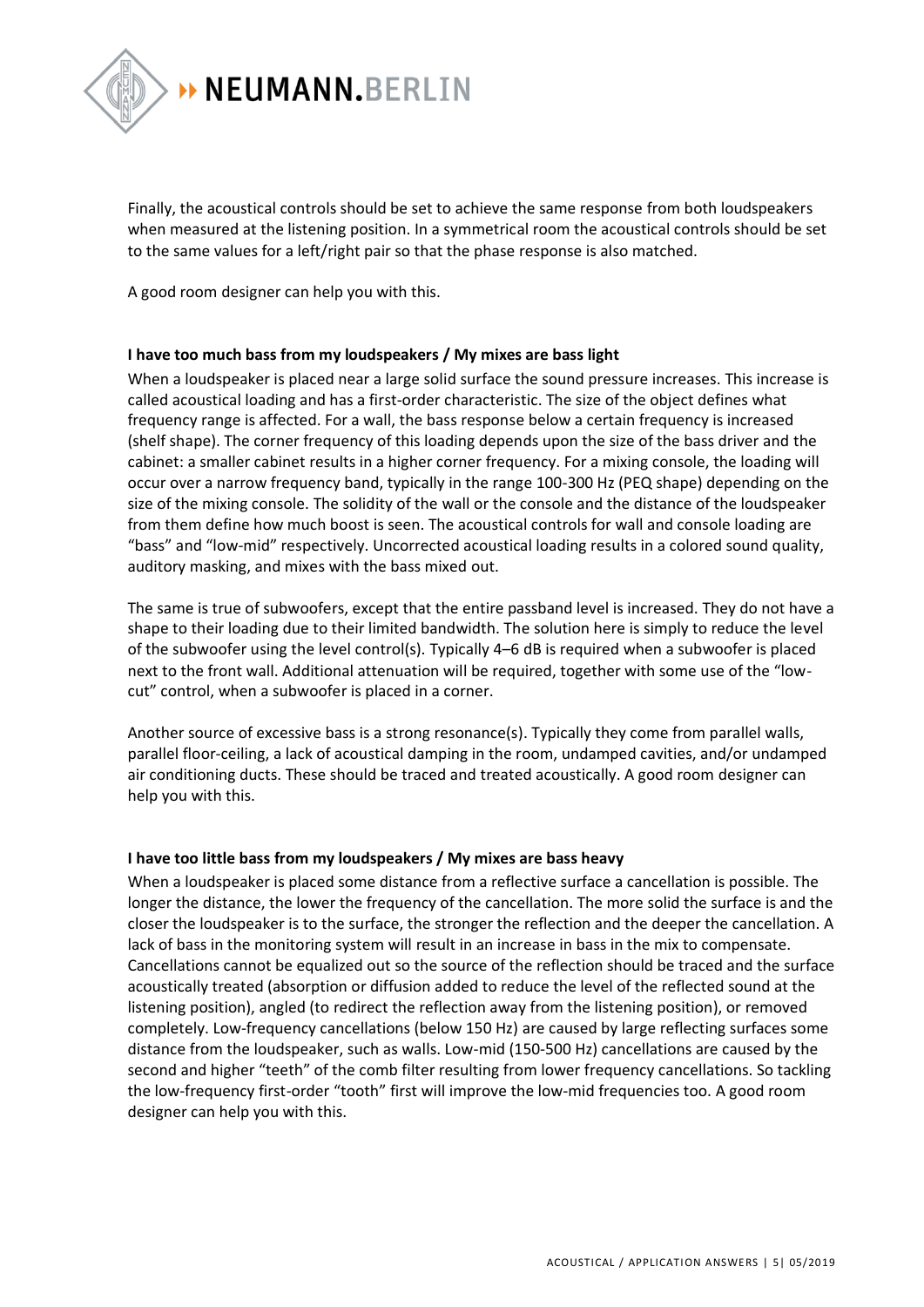

> NEUMANN.BERLIN

## **What measuring techniques and equipment do you recommend to ensure that my monitors are calibrated correctly for my room?**

Product Specialists in the distribution network use the exponential swept-sine wave technique to measure loudspeakers in the design process, production, and in-situ calibrations. It is fast, reliable, repeatable and accurate, and can be found in a number of software packages, for example Monkey Forest (for engineers and researchers) and WinMLS (somewhat more user friendly). A good alternative is the MLS technique. Other methods maybe slow, unreliable, and/or inaccurate.

Once measurement software has been selected it should be correctly set up and used with calibrated equipment. These days even quite cheap soundcards have a reasonable response, especially when the response is corrected using a loopback measurement (we use the Edirol UA-25). Measurement microphones should also be used in the correct way and calibrated. Unless room noise floor measurements are being taken, the microphone does not need to have a low self-generated noise (we use a custom designed Sennheiser MKE 2 that unfortunately is not commercially available). Earthworks manufacture a good commercially available omni-directional measurement microphone. B&K are another, but much more expensive, manufacturer.

## **How should my room be acoustically treated?**

In general the following guidelines should be observed:

- Avoid parallel walls which lead to strong resonances.
- Aim for a low (0.2 to 0.4 seconds) and flat reverberation time.
- **EXECT** Minimize strong reflections that get back to listening position. Those that do should have 20 dB less level than the direct sound level.
- For good imaging, ensure left-right symmetry of the room, equipment, and loudspeaker positioning.
- **EXECT** Diffusers are generally used at the back of the room. Absorption will be more widely distributed around the room in a multichannel installation, rather than at the back in a 2-channel stereo room.
- **EXECTE Flush-mounted loudspeakers should sit in a well-constructed hard wall.**
- Position the loudspeakers at the correct angles (see international recommendations) and point towards the listening position (use the acoustical axis).
- Calibrate the loudspeakers using a reliable acoustical measurement system or use the recommendations in the operating manual.

Further advice can be found in text books, magazines, and the internet, although one has to verify that internet advice is accurate and relevant. There is no substitute for a good room designer.

## **Can I use multiple loudspeakers to increase the sound level in the room?**

The use of multiple loudspeakers comes from sound reinforcement applications. The products in use are specifically designed to be arrayed as they have a narrow dispersion, such as 80x50 or 50x40, and trapezoidal-shaped cabinets for fan-shaped clustering. This is done so that the interaction of the sound energy between the cabinets, and hence comb filtering, is minimized. The result is a loudspeaker that can be arrayed to give the desired coverage angle and maximum SPL.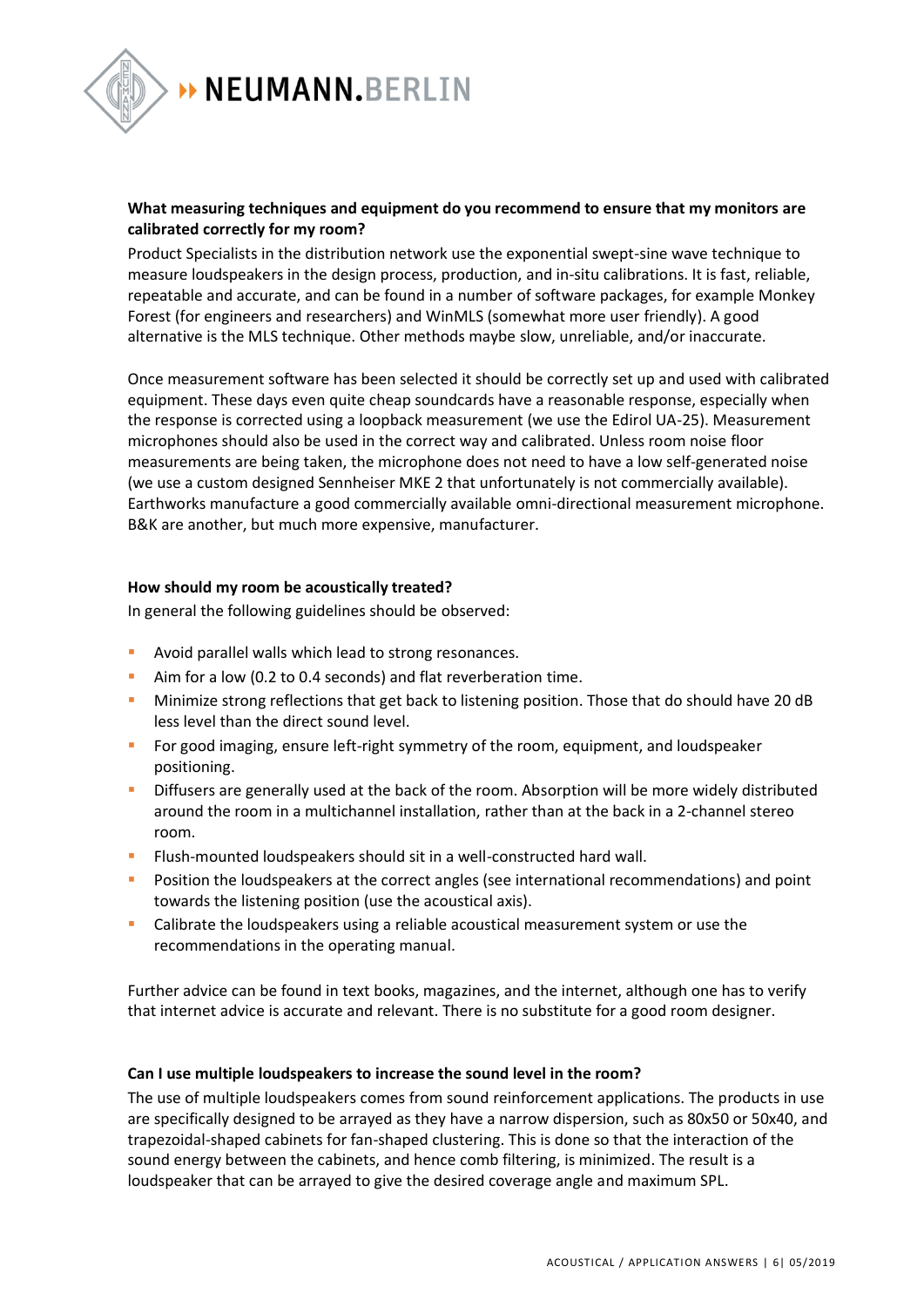

> NEUMANN.BERLIN

Conversely, loudspeakers designed for studio applications have a wider horizontal dispersion, typically 90°, and straight-sided cabinets. Arraying these cabinets will result in considerable comb filtering in the midrange and high frequencies. This will be clearly audible as the listening position is moved around in the front of the loudspeaker array. So if the maximum sound level from a loudspeaker is insufficient, a larger loudspeaker should be used not a pair of loudspeakers. An exception to this is subwoofers which can be arrayed due to the long wavelength of low frequencies.

## **Do I need to leave space behind the loudspeaker for cooling?**

Although the heat management in the loudspeakers is very efficient, some space 5 cm (2") is required for cool air to pass over the heatsinks. Failure to adequately ventilate the electronics will result in premature activation of the amplifiers' thermal limiters, thereby limiting the maximum output level available to the listener.

## **How do I know in which direction to point the loudspeakers?**

Please refer to the [Acoustical Axis Definitions](http://en-de.neumann.com/product_files/6494/download) document.

Subwoofers are omni-directional (same output level in all directions) in their passband and so they can be pointed in any direction.

## **Can I setup the loudspeakers at angles different to 60° for two-channel stereo?**

Listening tests conducted by Alan Blumlein back in the 1930s showed that ±30 degrees is a good compromise between stereo width and phantom center image. Wider placements widen the stereo width but reduce the solidity of the phantom center image. Narrower placements do the opposite. All two-channel listening systems and the left-right pair in multichannel systems should be set up with the loudspeakers' acoustical axis positioned at ±30 degrees. In all cases the loudspeakers' acoustical axis should point towards the listening position.

## **Can the height of the loudspeakers be different?**

In two-channel listening systems and for the left-right pair in multichannel systems, the loudspeakers should be positioned at the same height to ensure that the phantom center image is as good as it can be. In multichannel systems the center loudspeaker can be positioned slightly higher (up to 7°) than the left-right pair without affecting vertical imaging when panning across the front. The rear loudspeakers in multichannel systems can be positioned as much as 15° higher than the front loudspeakers as humans have poor localization behind the head. Side loudspeakers in multichannel systems have a similar limit.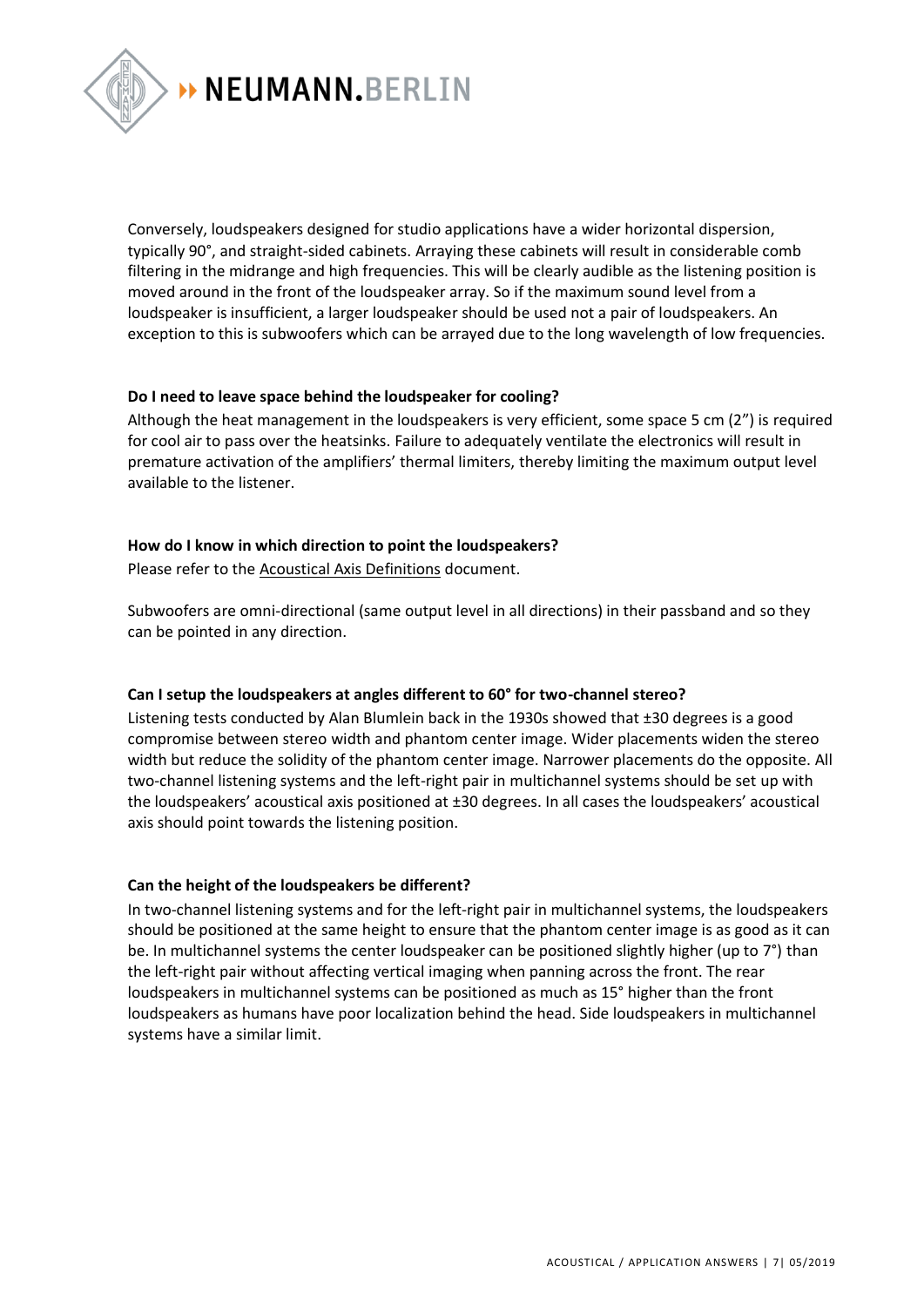

## **Where is the best place to position a subwoofer in a listening room?**

To find the best location of subwoofer in a listening room it should ideally be measured using a calibrated acoustical measurement system. Failing this, here are some recommendations:

## **Single subwoofer systems…**

- Slightly off-center (60 cm, 2ft) from the center of the front wall.
- In the corner not recommended as localization is possible for extreme off-axis positions.

## **Multiple subwoofer systems…**

- Distributed evenly along the front wall to create a Plane Wave Bass Array™ see operating manual for details.
- One in each corner.

In all cases the subwoofer should be placed next to the wall to avoid cancellations in its passband, then the acoustical loading should be corrected using the input and output level controls. Subwoofers placed in corners may suffer from high levels of very low frequency energy, which should be corrected using the "Low-Cut" control. Distance differences compared to the main loudspeakers should be corrected using the "Phase" controls. Flush mounting is also possible to save space in the listening room.

## **How do I connect a subwoofer into my system?**

This depends on the equipment in the system:

- The outputs from the source equipment should first be connected to the inputs of the [Pro M 1012](http://www.neumann-kh-line.com/neumann-kh/home_de.nsf/root/prof-) and then the loudspeakers and subwoofer(s) connected to the outputs of the [Pro M 1012.](http://www.neumann-kh-line.com/neumann-kh/home_de.nsf/root/prof-)
- **•** The outputs from the source equipment should first be connected to the inputs of the subwoofer's bass management system. Then the loudspeakers are connected to the outputs of the subwoofer's bass management system.
- **In some cases the source signal can pass straight to the loudspeaker, for example rear channels** that will not be bass managed.

## **How do I align the levels in a multichannel system?**

To help you align the levels in a multichannel system, we have made a set of [test signals and](http://en-de.neumann.com/product_files/7671/download)  [instructions.](http://en-de.neumann.com/product_files/7671/download)

## **How are analog and digital signal levels aligned to loudspeaker acoustical output?**

In Europe, 0 dBu is aligned to –18 dBFS (ITU/EBU standard). In the US and Japan, +4 dBu is aligned to - 20 dBFS (SMPTE standard). So the European alignment has a 6 dB lower analog signal level for the same digital scale level. This results in a higher analog headroom but at a cost of a higher noise floor. These alignments are not a function of the loudspeaker but of the source - see picture below.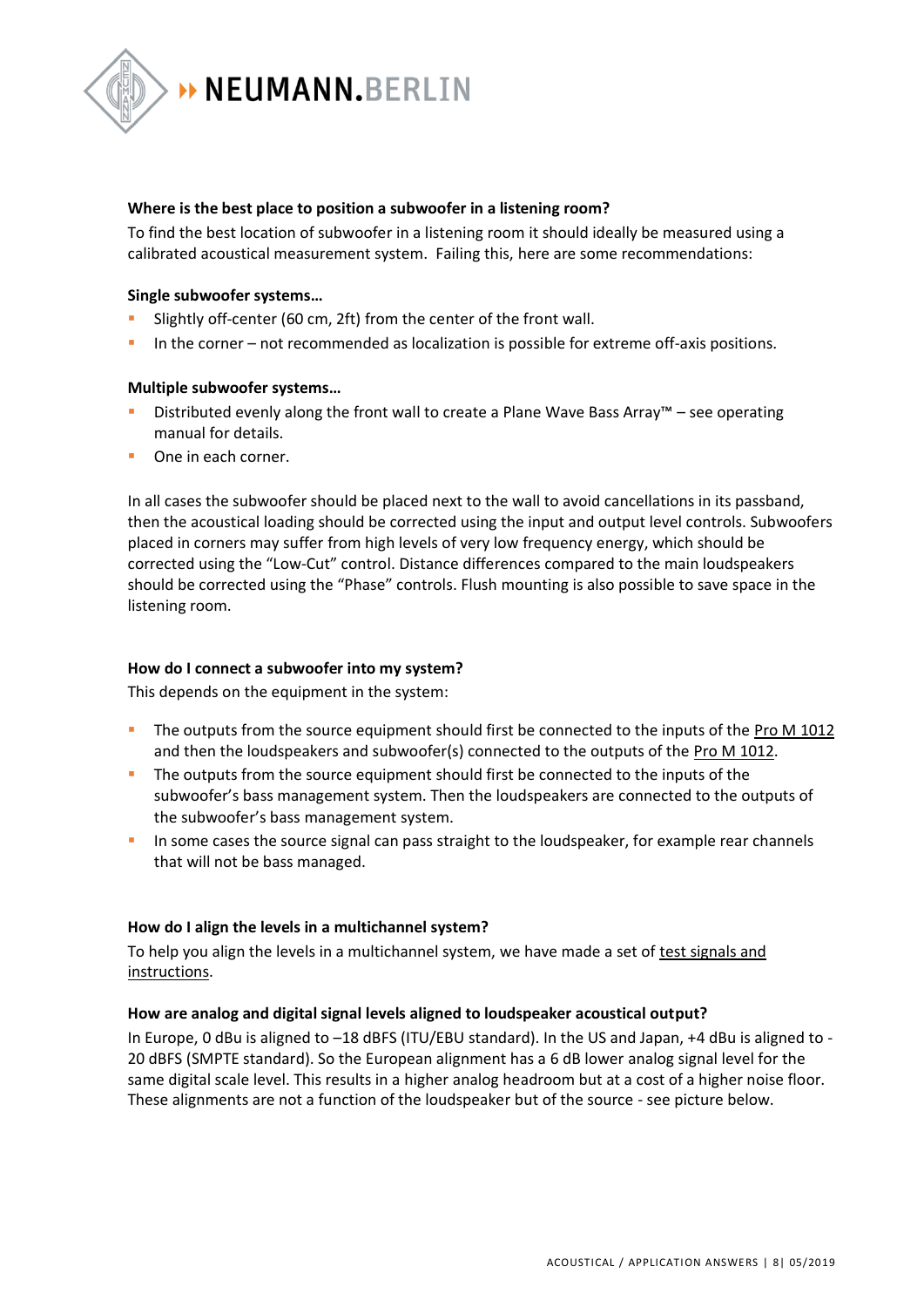# > NEUMANN.BERLIN



Next the signal is aligned to an acoustical output of the loudspeaker that results in the required level at the listening position. Here is the complete process:

- A 0 dBu pink noise alignment signal is input to the mixing console
- The gain is then trimmed somewhere in the desk so that the metering displays -18 dBFS or –20 dBFS
- **·** Then each loudspeaker's input sensitivity is trimmed so that the reproduced acoustical level at the listening position with this signal is:
	- 85 dB SPL (used for the movie industry) or,
	- 79-83 dB SPL (used for the broadcast industry due to the lower replay levels at home). This measurement is conducted using a sound level meter set to "C-weighted" and "Slow".

All the loudspeakers have an input attenuator (after the D-A converter in digital input versions) that allows the acoustical output to be adjusted so that it can achieve these reference levels in typical conditions with these input signals.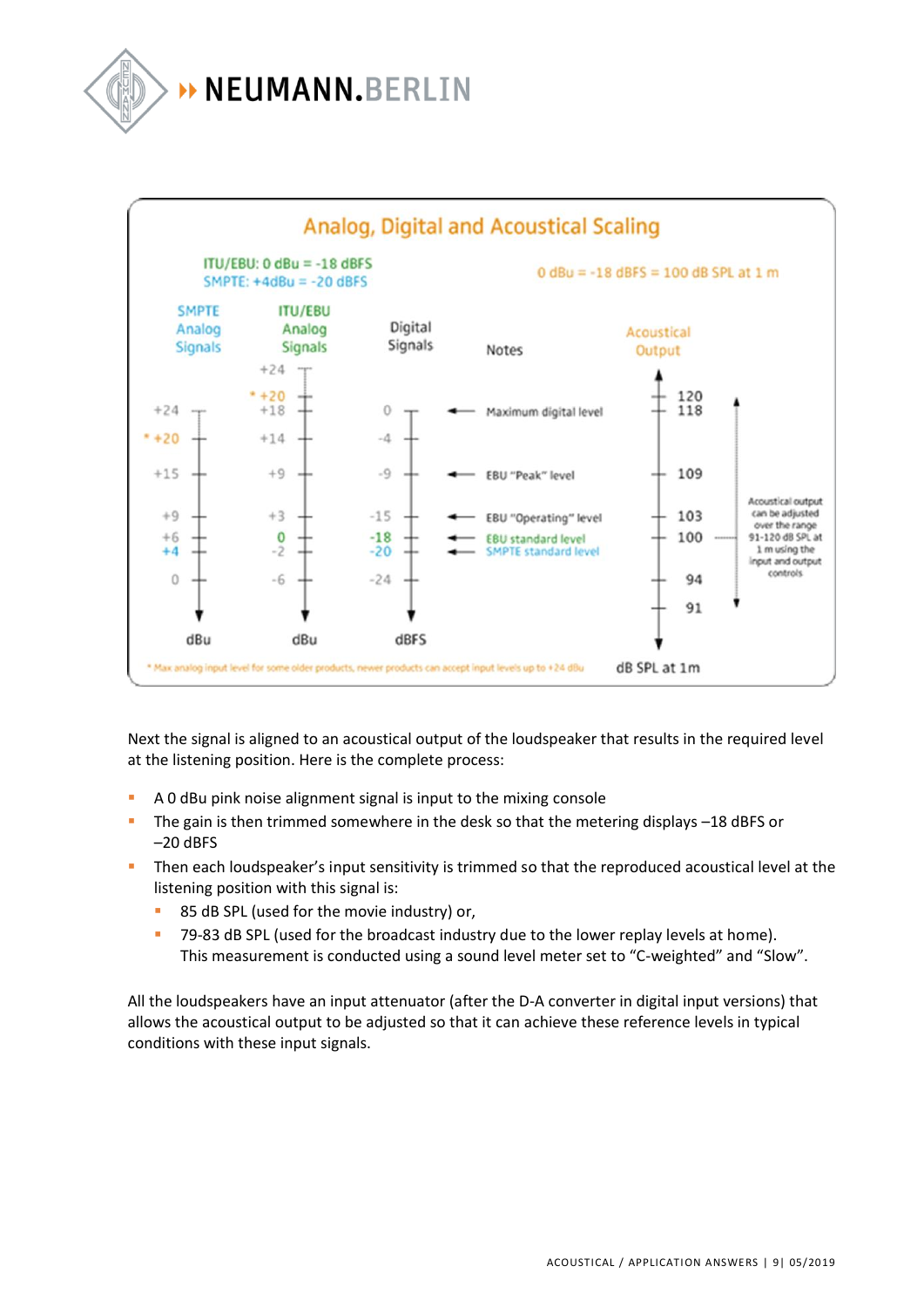

## **How do I time-align my loudspeakers?**

The loudspeaker drivers are already time-aligned relative to each other as part of the design process. Once the loudspeakers are installed into the listening room, the sound from each loudspeaker cabinet should arrive at the listening position at the same time. The simplest and cheapest way to achieve this is to place the loudspeakers on a circle. If this is not possible, the loudspeakers that are closer to the listening position should be delayed to compensate for the earlier arrival time of the sound. The formula for this is:

 $t_{\text{delay}} = (d_{\text{max}} - d_{\text{loudspeaker}}) / c$ 

Where:

- $t_{delay}$  is the time delay in seconds required to compensate for the shorter listening distance of that loudspeaker
- $\frac{d_{\text{max}}}{dt}$  is the distance of the loudspeaker furthest from the listening position
- $d_{\text{loudspeaker}}$  is the distance of the loudspeaker to the listening position that needs to be delayed
- **•** c is the speed of sound in air at  $20^{\circ}$ C = 344 m/s, or use 1120 ft/s if the measured distances are in feet, or 13440 in/s if the measured distances are in inches.

#### **Example**:

The rear channel loudspeakers are located 2.3 m from the listening position. The left, centre, and right front loudspeakers are all located 2.1 m from the listening position. The required time delay for the three front loudspeakers is:

 $t_{\text{delay}} = (2.3 - 2.1) / 344 = 5.81 \times 10^{-4} \text{ s} = 0.581 \text{ ms}$ 

To keep the adverse effects (comb filtering) of a time delay difference due to loudspeaker distance differences above 15 kHz, and thus inaudible, the delay difference must be less than 33 µs. This corresponds to a loudspeaker distance difference of 1.2 cm (0.5 inches).

Time delays are often not available on the monitor outputs of mixing consoles or have a coarse resolution in the case of home theatre decoders.

Time-alignment in subwoofers is achieved using the "Phase" control. The use of this is explained in the subwoofer's operating manual.

To overcome these issues we have started to build in time delays to the D versions of products, such as **[KH 120 D](http://www.neumann-kh-line.com/neumann-kh/home_en.nsf/root/prof-monitoring_studio-monitors_nearfield-monitors_KH120D)** and **[KH 310 D](http://www.neumann-kh-line.com/neumann-kh/home_en.nsf/root/prof-monitoring_studio-monitors_nearfield-monitors_KH310D)**.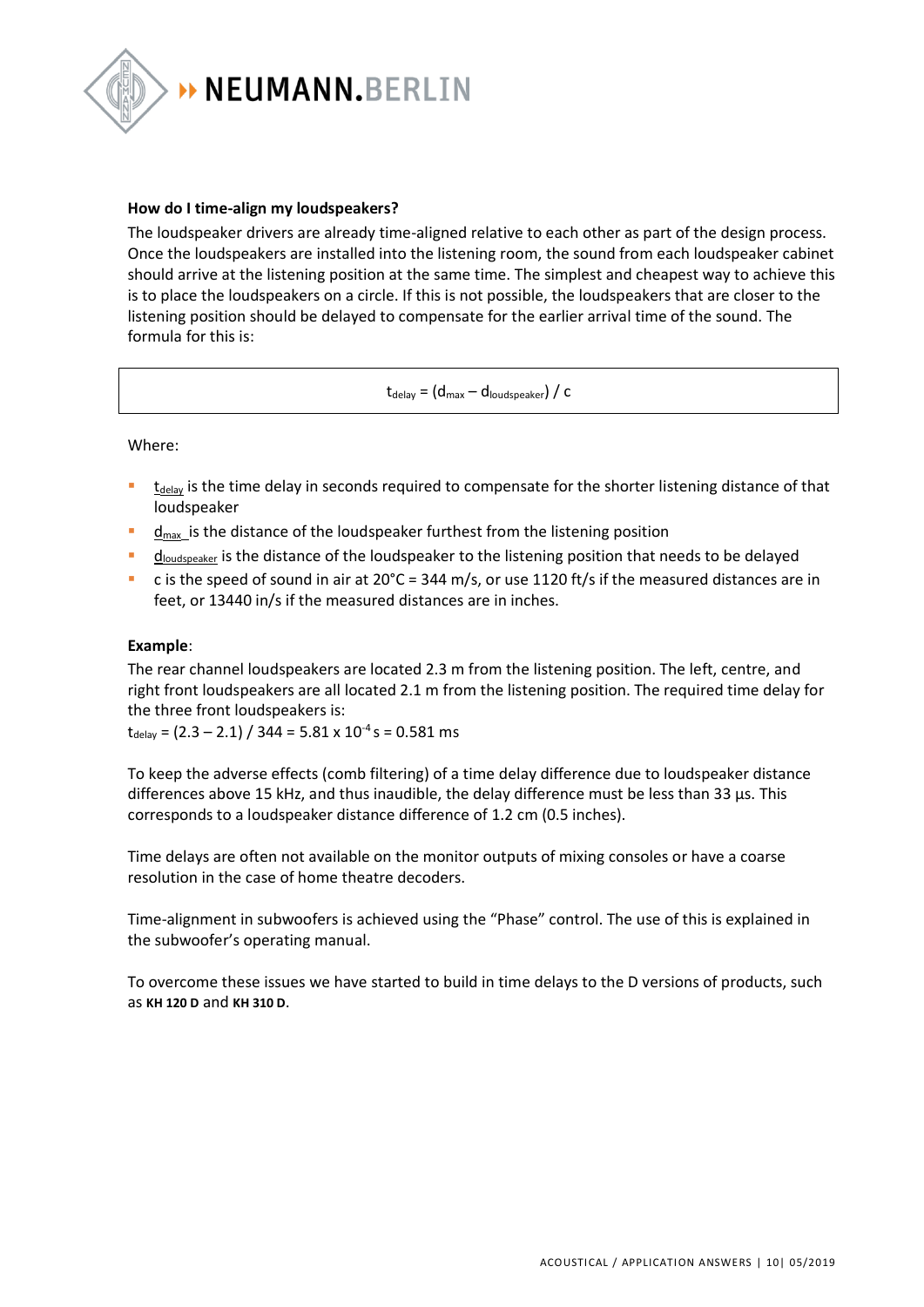

## **What is the difference between nearfield and midfield/main monitors?**

The main differences between nearfield and midfield/main monitors are in the maximum SPL and the directivity. There are some other factors to consider but here we describe in detail only these two main factors.

## **Maximum SPL**

A shorter distance from the monitor to the listening position requires less maximum SPL from the loudspeaker if one wants to achieve the same SPL at the listening position. This is because SPL drops at a rate of 6 dB per doubling of distance in free field conditions, with about 3–4 dB under real listening conditions in a studio. Since midfield and main monitors are often used to present music to a larger group of people (presentation of mixed material to the client to make a good impression) a higher SPL might be required at the listening position thereby creating even higher demands from loudspeaker.

#### **An example:**

A nearfield monitor has a max SPL = 111.1 dB SPL at 1 m. At a listening distance of 1.4 m (4') the max SPL would be 108.2 dB.

A midfield monitor has a max SPL = 120.0 dB SPL at 1 m. At a listening distance of 2.2 m (6'6") the max SPL would be 113.2 dB.

This gives a headroom of 5 dB for "impressing the clients".

#### **Directivity**

Near field monitors have a shorter distance between the monitor and the listening position compared to mid field and main monitors. Even so, one still needs to have the same freedom of movement along the mixing console whilst maintaining a consistent sound quality. Therefore larger monitors, which are typically used longer distances, need to have a narrower dispersion.



The longer distance between a larger monitor and the listening position brings in more of the character of the room, i.e. modes and reflections. To control the impact of these influences on the perceived sound quality, the dispersion on larger monitors should be narrower.